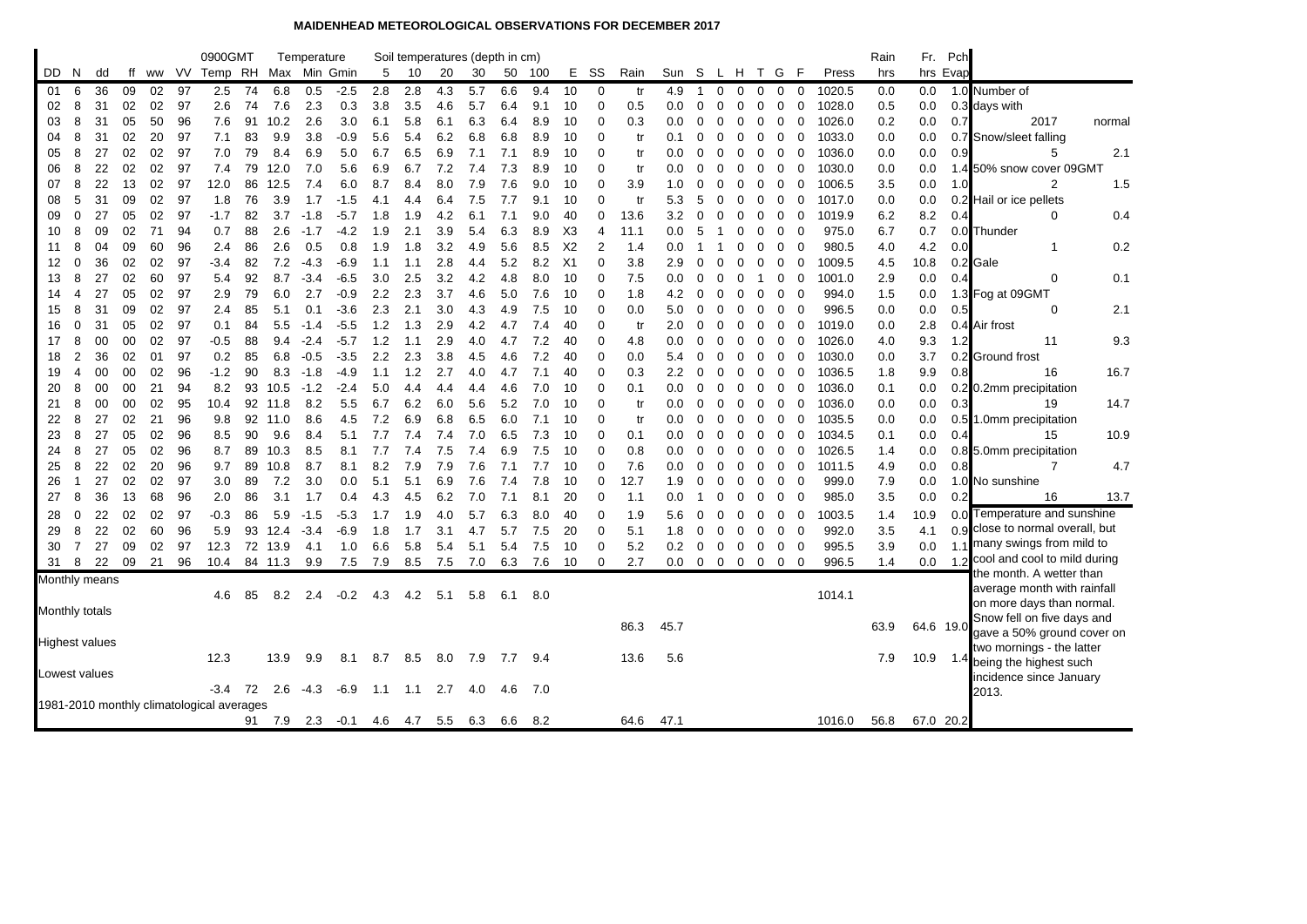Key<br>מח

| DD:                | date      |                       |                                                                                            |   |                         |                                  |                             |                                         |                             |  |  |  |
|--------------------|-----------|-----------------------|--------------------------------------------------------------------------------------------|---|-------------------------|----------------------------------|-----------------------------|-----------------------------------------|-----------------------------|--|--|--|
| 07GMT observations |           |                       |                                                                                            |   |                         |                                  |                             |                                         |                             |  |  |  |
|                    | N         |                       | cloud cover (oktas, 9=obscured)                                                            |   |                         | dd                               |                             |                                         | wind direction (degrees/10) |  |  |  |
|                    | ff        |                       | wind speed (knots)                                                                         |   |                         |                                  |                             |                                         |                             |  |  |  |
|                    | <b>WW</b> |                       | present weather code                                                                       |   |                         |                                  |                             |                                         |                             |  |  |  |
|                    |           | cloud decreasing      |                                                                                            |   |                         |                                  |                             | fog patches                             |                             |  |  |  |
|                    |           | sky not changing<br>2 |                                                                                            |   |                         |                                  |                             |                                         |                             |  |  |  |
|                    |           | 3                     | cloud increasing                                                                           |   |                         | 50                               | intermittent slight drizzle |                                         |                             |  |  |  |
|                    |           | 10                    | mist                                                                                       |   |                         | 60                               | intermittent slight rain    |                                         |                             |  |  |  |
|                    |           | 21                    | recent rain                                                                                |   |                         | 61                               | continuous slight rain      |                                         |                             |  |  |  |
|                    |           |                       | VV visibility (00-50 metres/100, 94 very poor, 95 poor, 96 moderate, 97 good)              |   |                         |                                  |                             |                                         |                             |  |  |  |
|                    |           |                       | Soil temperatures are for 0700GMT beneath bare soil (5, 10, 20cm) or grass (30, 50, 100cm) |   |                         |                                  |                             |                                         |                             |  |  |  |
| 09GMT observations |           |                       |                                                                                            |   |                         |                                  |                             |                                         |                             |  |  |  |
|                    | Temp      |                       | temperature (degC)                                                                         |   |                         | <b>RH</b>                        | relative humidity (%)       |                                         |                             |  |  |  |
|                    | Е         |                       | state of ground (10 moist, 20 wet, 40 frozen, X1-X7 snow)                                  |   |                         | SS                               | snow depth (cm)             |                                         |                             |  |  |  |
|                    | Press     |                       | air pressure (mb)                                                                          |   |                         |                                  |                             |                                         |                             |  |  |  |
| 24 hour readings   |           |                       |                                                                                            |   |                         |                                  |                             |                                         |                             |  |  |  |
|                    | Max       |                       | maximum temperature (degC) beginning 09GMT                                                 |   |                         | Min                              |                             | minimum temperature (degC) ending 09GMT |                             |  |  |  |
|                    | Gmin      |                       | grass minimum temperature (degC) ending 09GMT                                              |   |                         | Rain                             |                             | precipitation beginning 09GMT           |                             |  |  |  |
|                    | Sun       |                       | sunshine (hours) sunrise-sunset                                                            |   |                         | Rain hrs                         |                             | hours of rainfall (>0.1mm/h) 09-09GMT   |                             |  |  |  |
|                    | Fr. Hrs   |                       | hours of air frost (00-24GMT)                                                              |   |                         |                                  | Pch Evap                    | Piche evaporation (ml) beginning 09GMT  |                             |  |  |  |
| Days with          |           |                       |                                                                                            |   |                         |                                  |                             |                                         |                             |  |  |  |
|                    | S         |                       | snow(5) or sleet(1) falling                                                                |   | 50% snow cover at 09GMT |                                  |                             | H                                       | hail or ice pellets         |  |  |  |
|                    | т         |                       | thunder heard                                                                              | G | qale                    |                                  |                             | F                                       | fog at 09GMT                |  |  |  |
|                    |           |                       | This information (and data for earlier months) is also available at                        |   |                         | http://www.met.rdg.ac.uk/~brugge |                             |                                         |                             |  |  |  |